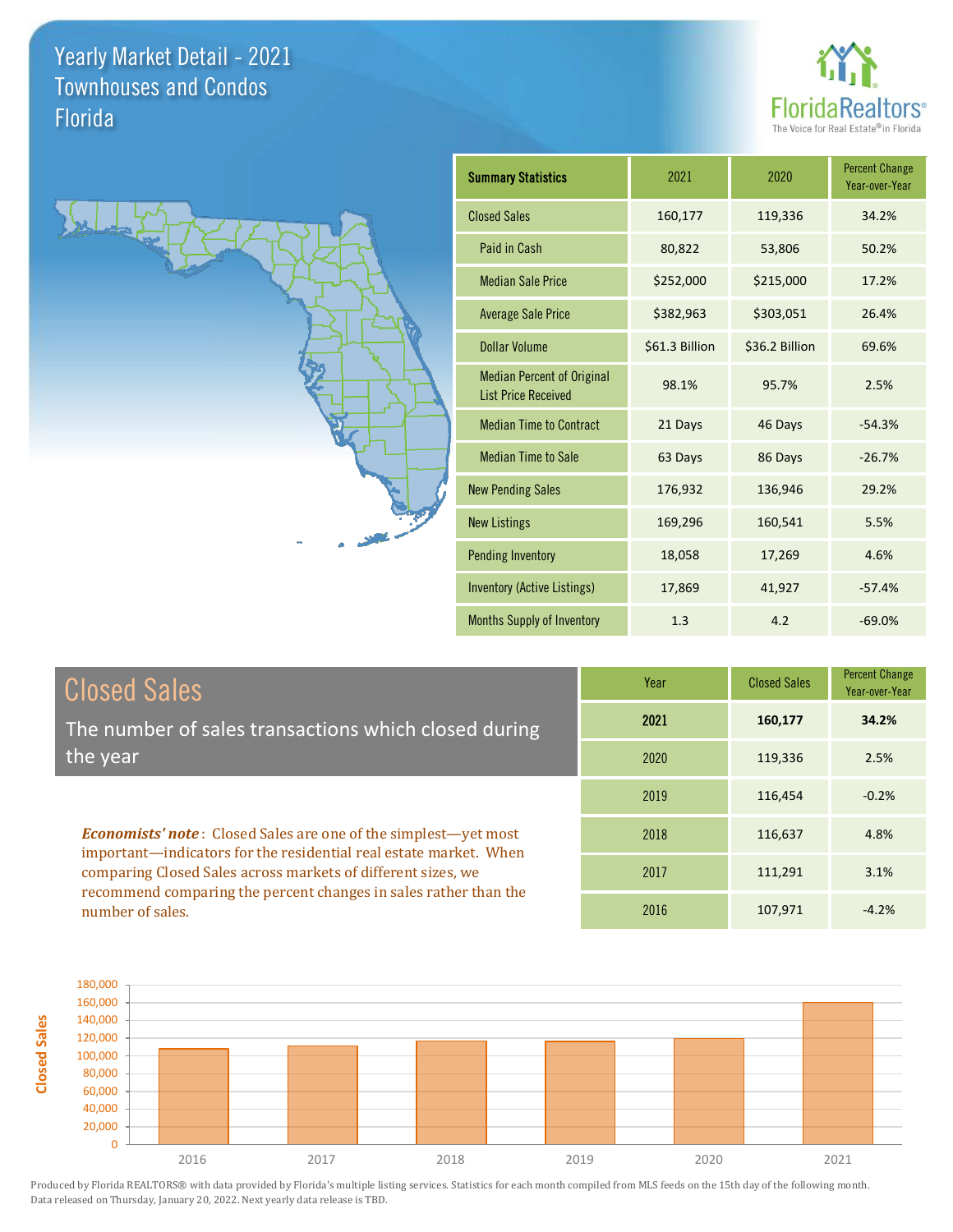

# Cash Sales

**Cash Sales**

The number of Closed Sales during the year in which buyers exclusively paid in cash

*Economists' note* : Cash Sales can be a useful indicator of the extent to which investors are participating in the market. Why? Investors are far more likely to have the funds to purchase a home available up front, whereas the typical homebuyer requires a mortgage or some other form of financing. There are, of course, many possible exceptions, so this statistic should be interpreted with care.

| Year | <b>Cash Sales</b> | <b>Percent Change</b><br>Year-over-Year |
|------|-------------------|-----------------------------------------|
| 2021 | 80,822            | 50.2%                                   |
| 2020 | 53,806            | $-6.1%$                                 |
| 2019 | 57,275            | $-6.0%$                                 |
| 2018 | 60,959            | $-0.3%$                                 |
| 2017 | 61,139            | $-1.8%$                                 |
| 2016 | 62,256            | $-12.6%$                                |



#### Cash Sales as a Percentage of Closed Sales The percentage of Closed Sales during the year which were Cash Sales

*Economists' note* : This statistic is simply another way of viewing Cash Sales. The remaining percentages of Closed Sales (i.e. those not paid fully in cash) each year involved some sort of financing, such as mortgages, owner/seller financing, assumed loans, etc.



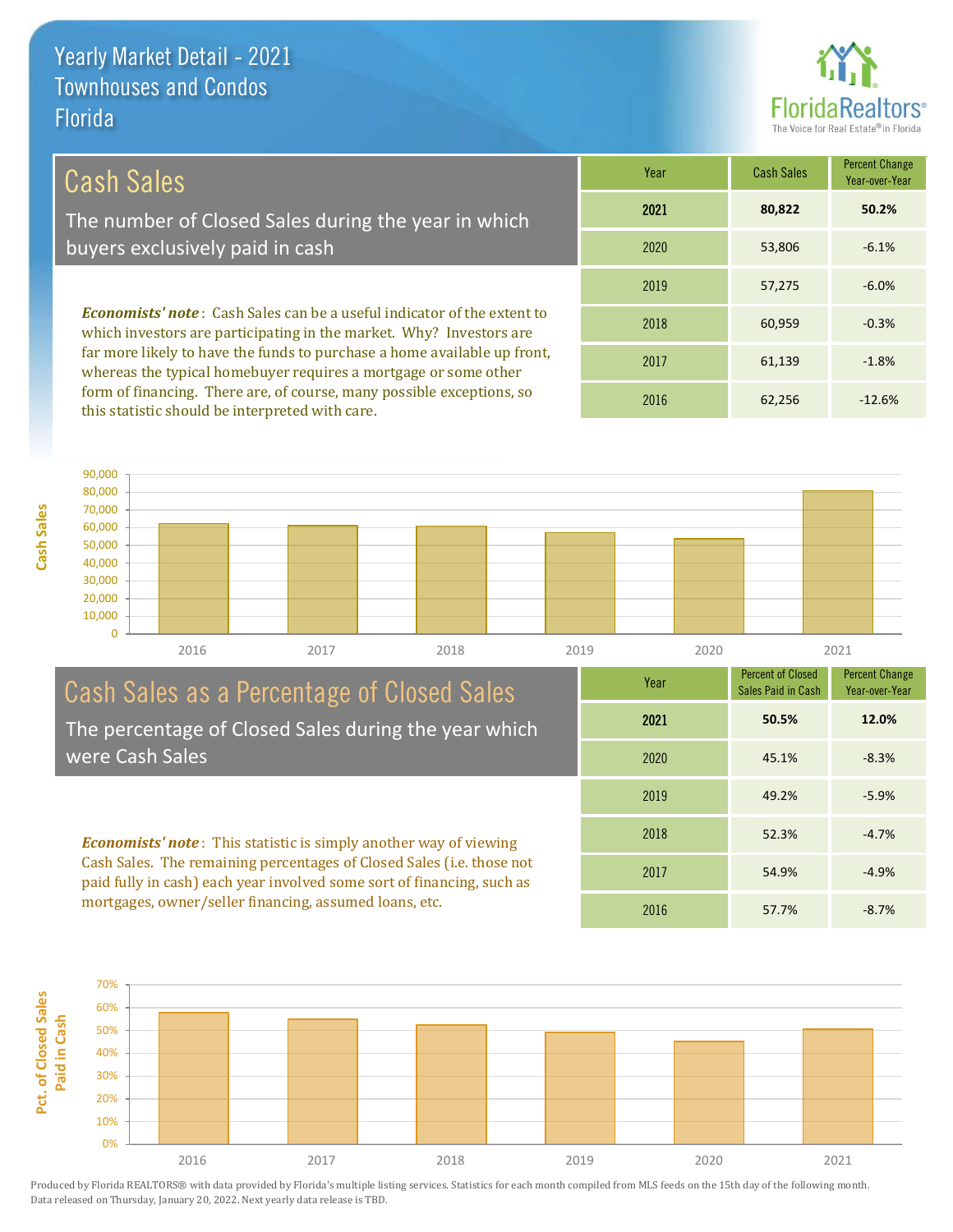

Median Sale Price

The median sale price reported for the year (i.e. 50% of sales were above and 50% of sales were below)

*Economists' note* : Median Sale Price is our preferred summary statistic for price activity because, unlike Average Sale Price, Median Sale Price is not sensitive to high sale prices for small numbers of homes that may not be characteristic of the market area. Keep in mind that median price trends over time are not always solely caused by changes in the general value of local real estate. Median sale price only reflects the values of the homes that *sold* each year, and the mix of the types of homes that sell can change over time.

| Year | <b>Median Sale Price</b> | <b>Percent Change</b><br>Year-over-Year |
|------|--------------------------|-----------------------------------------|
| 2021 | \$252,000                | 17.2%                                   |
| 2020 | \$215,000                | 12.0%                                   |
| 2019 | \$192,000                | 3.8%                                    |
| 2018 | \$185,000                | 7.2%                                    |
| 2017 | \$172,500                | 7.8%                                    |
| 2016 | \$160,000                | 6.7%                                    |

**Average Sale Price**

**Average Sale Price** 

| \$300K       |      |      |      |      |      |      |  |
|--------------|------|------|------|------|------|------|--|
| \$250K       |      |      |      |      |      |      |  |
| \$200K       |      |      |      |      |      |      |  |
| \$150K       |      |      |      |      |      |      |  |
| \$100K       |      |      |      |      |      |      |  |
| <b>\$50K</b> |      |      |      |      |      |      |  |
| \$0K         |      |      |      |      |      |      |  |
|              | 2016 | 2017 | 2018 | 2019 | 2020 | 2021 |  |

# Average Sale Price

The average sale price reported for the year (i.e. total sales in dollars divided by the number of sales)

*Economists' note* : Usually, we prefer Median Sale Price over Average Sale Price as a summary statistic for home prices. However, Average Sale Price does have its uses—particularly when it is analyzed alongside the Median Sale Price. For one, the relative difference between the two statistics can provide some insight into the market for higher-end homes in an area.

| Year | <b>Average Sale Price</b> | <b>Percent Change</b><br>Year-over-Year |
|------|---------------------------|-----------------------------------------|
| 2021 | \$382,963                 | 26.4%                                   |
| 2020 | \$303,051                 | 10.9%                                   |
| 2019 | \$273,208                 | 2.5%                                    |
| 2018 | \$266,496                 | 7.3%                                    |
| 2017 | \$248,313                 | 6.4%                                    |
| 2016 | \$233,374                 | 1.1%                                    |

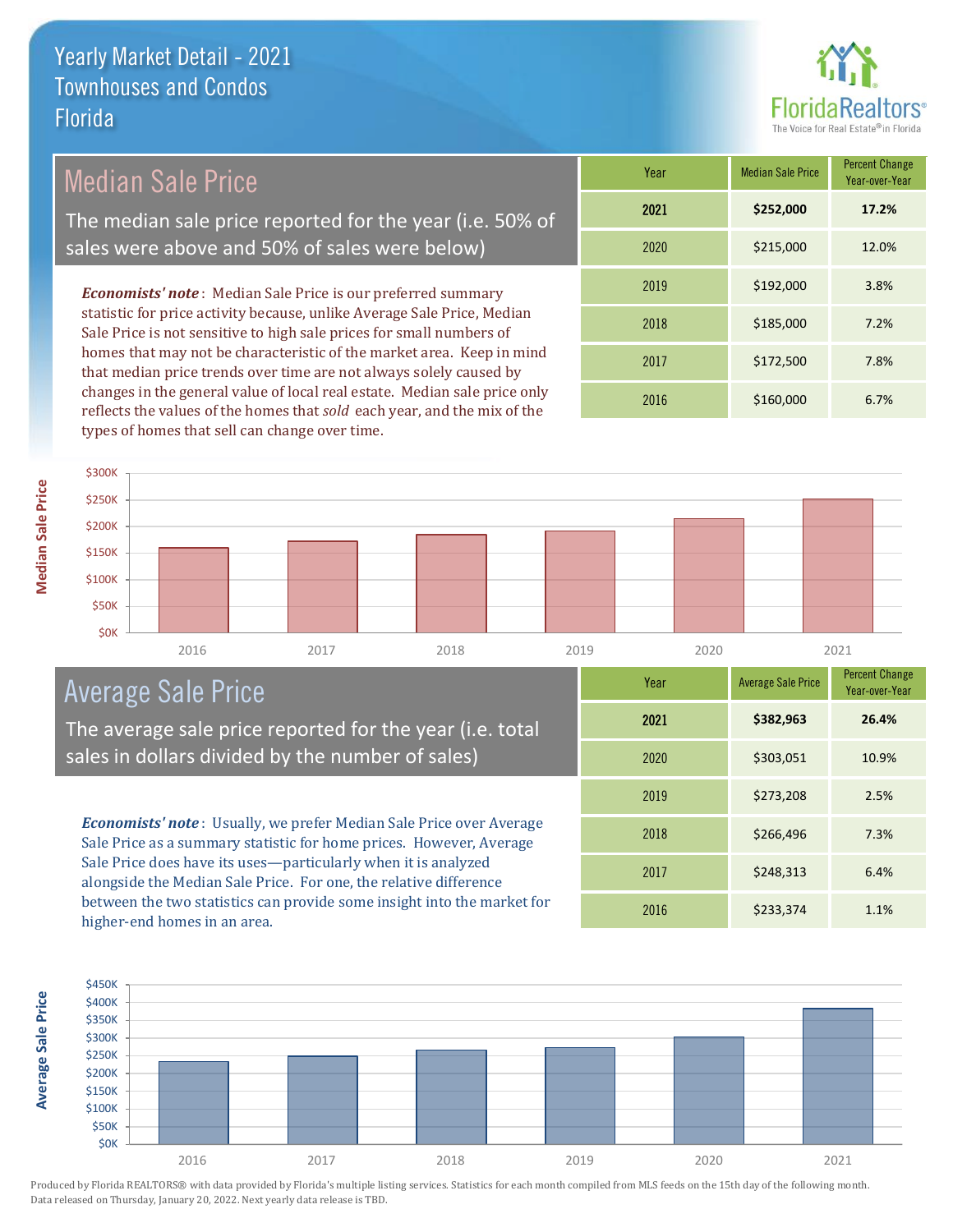### Dollar Volume

The sum of the sale prices for all sales which closed during the year

*Economists' note* : Dollar Volume is simply the sum of all sale prices in a given time period, and can quickly be calculated by multiplying Closed Sales by Average Sale Price. It is a strong indicator of the health of the real estate industry in a market, and is of particular interest to real estate professionals, investors, analysts, and government agencies. Potential home sellers and home buyers, on the other hand, will likely be better served by paying attention to trends in the two components of Dollar Volume (i.e. sales and prices) individually.

| Year | Dollar Volume  | <b>Percent Change</b><br>Year-over-Year |
|------|----------------|-----------------------------------------|
| 2021 | \$61.3 Billion | 69.6%                                   |
| 2020 | \$36.2 Billion | 13.7%                                   |
| 2019 | \$31.8 Billion | 2.4%                                    |
| 2018 | \$31.1 Billion | 12.5%                                   |
| 2017 | \$27.6 Billion | 9.7%                                    |
| 2016 | \$25.2 Billion | $-3.1%$                                 |



# Median Percent of Original List Price Received

The median of the sale price (as a percentage of the original list price) across all properties selling during the year

*Economists' note* : The Median Percent of Original List Price Received is useful as an indicator of market recovery, since it typically rises as buyers realize that the market may be moving away from them and they need to match the selling price (or better it) in order to get a contract on the house. This is usually the last measure to indicate a market has shifted from down to up, so it is what we would call a *lagging* indicator.

| Year | Med. Pct. of Orig. List<br><b>Price Received</b> | <b>Percent Change</b><br>Year-over-Year |
|------|--------------------------------------------------|-----------------------------------------|
| 2021 | 98.1%                                            | 2.5%                                    |
| 2020 | 95.7%                                            | 0.7%                                    |
| 2019 | 95.0%                                            | $-0.2%$                                 |
| 2018 | 95.2%                                            | 0.3%                                    |
| 2017 | 94.9%                                            | 0.3%                                    |
| 2016 | 94.6%                                            | 0.4%                                    |

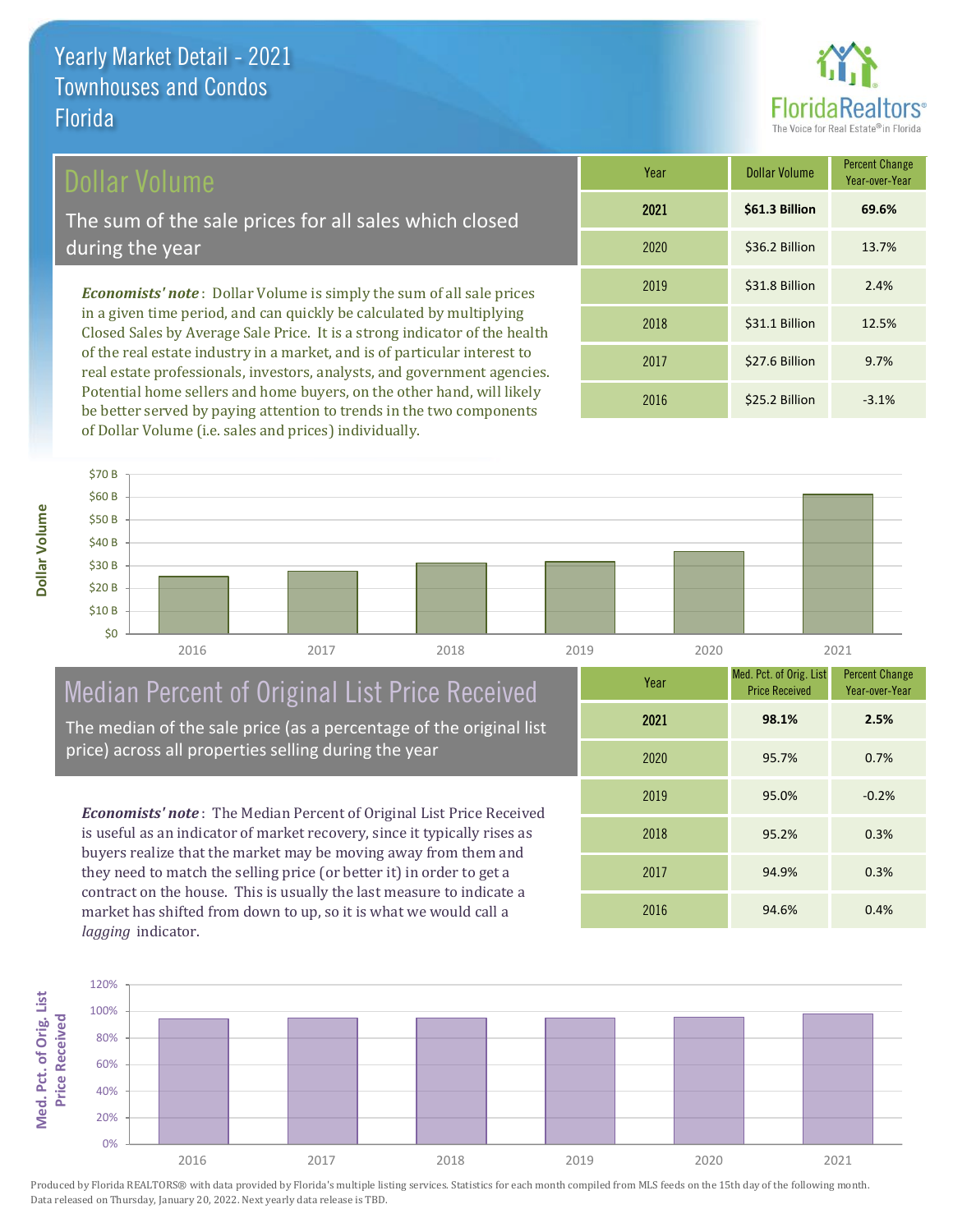

# Median Time to Contract

The median number of days between the listing date and contract date for all Closed Sales during the year

*Economists' note* : Like Time to Sale, Time to Contract is a measure of the length of the home selling process calculated for sales which closed during the year. The difference is that Time to Contract measures the number of days between the initial listing of a property and the signing of the contract which eventually led to the closing of the sale. When the gap between Median Time to Contract and Median Time to Sale grows, it is usually a sign of longer closing times and/or declining numbers of cash sales.

| Year | <b>Median Time to</b><br>Contract | <b>Percent Change</b><br>Year-over-Year |
|------|-----------------------------------|-----------------------------------------|
| 2021 | 21 Days                           | $-54.3%$                                |
| 2020 | 46 Days                           | $-9.8%$                                 |
| 2019 | 51 Days                           | 10.9%                                   |
| 2018 | 46 Days                           | $-9.8%$                                 |
| 2017 | 51 Days                           | $-1.9%$                                 |
| 2016 | 52 Days                           | $-10.3%$                                |



# Median Time to Sale

**Median Time to Sale**

**Median Time to Sale** 

**Median Time to** 

**Median Time to** 

The median number of days between the listing date and closing date for all Closed Sales during the year

*Economists' note* : Time to Sale is a measure of the length of the home selling process, calculated as the number of days between the initial listing of a property and the closing of the sale. *Median* Time to Sale is the amount of time the "middle" property selling this month was on the market. That is, 50% of homes selling this month took *less* time to sell, and 50% of homes took *more* time to sell. Median Time to Sale gives a more accurate picture than Average Time to Sale, which can be skewed upward by small numbers of properties taking an abnormally long time to sell.

| Year | <b>Median Time to Sale</b> | <b>Percent Change</b><br>Year-over-Year |
|------|----------------------------|-----------------------------------------|
| 2021 | 63 Days                    | $-26.7%$                                |
| 2020 | 86 Days                    | $-5.5%$                                 |
| 2019 | 91 Days                    | 7.1%                                    |
| 2018 | 85 Days                    | $-7.6%$                                 |
| 2017 | 92 Days                    | $-4.2%$                                 |
| 2016 | 96 Days                    | $-5.0%$                                 |

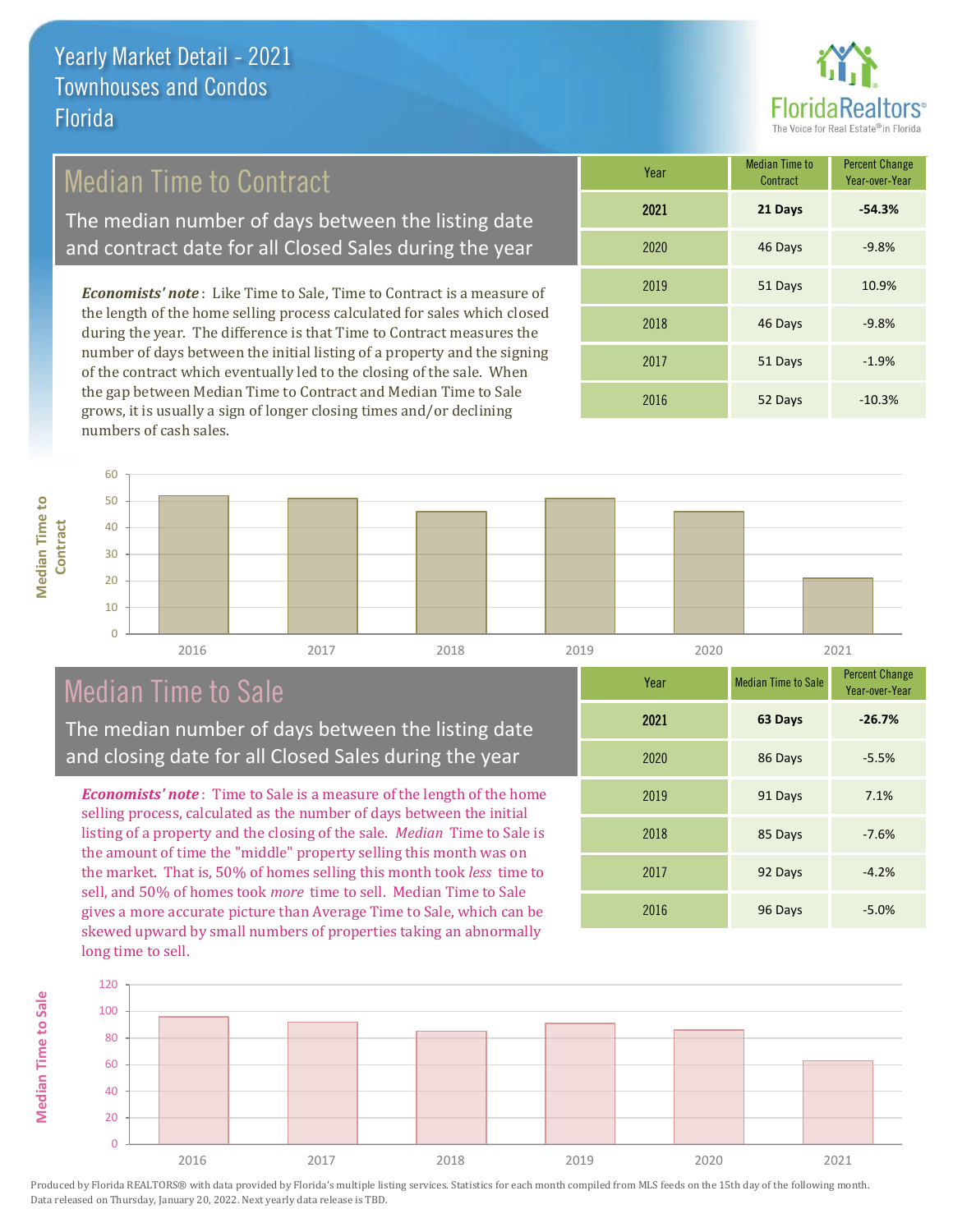

The number of listed properties that went under contract during the year

*Economists' note* : Because of the typical length of time it takes for a sale to close, economists consider Pending Sales to be a decent indicator of potential future Closed Sales. It is important to bear in mind, however, that not all Pending Sales will be closed successfully. So, the effectiveness of Pending Sales as a future indicator of Closed Sales is susceptible to changes in market conditions such as the availability of financing for homebuyers and the inventory of distressed properties for sale.

| Year | <b>New Pending Sales</b> | <b>Percent Change</b><br>Year-over-Year |
|------|--------------------------|-----------------------------------------|
| 2021 | 176,932                  | 29.2%                                   |
| 2020 | 136,946                  | 6.2%                                    |
| 2019 | 128,899                  | 0.9%                                    |
| 2018 | 127,733                  | 2.1%                                    |
| 2017 | 125,049                  | 2.4%                                    |
| 2016 | 122,115                  | $-7.4%$                                 |

2016 157,568 2.0%

2017 156,100 -0.9%

2018 165,254 5.9%

2019 158,763 -3.9%

2020 160,541 1.1%

2021 **169,296**

**Year** New Listings Percent Change

**5.5%**

Year-over-Year



# New Listings

The number of properties put onto the market during the year

*Economists' note* : New Listings tend to rise in delayed response to increasing prices, so they are often seen as a lagging indicator of market health. As prices rise, potential sellers raise their estimations of value—and in the most recent cycle, rising prices have freed up many potential sellers who were previously underwater on their mortgages. Note that in our calculations, we take care to not include properties that were recently taken off the market and quickly relisted, since these are not really *new* listings.

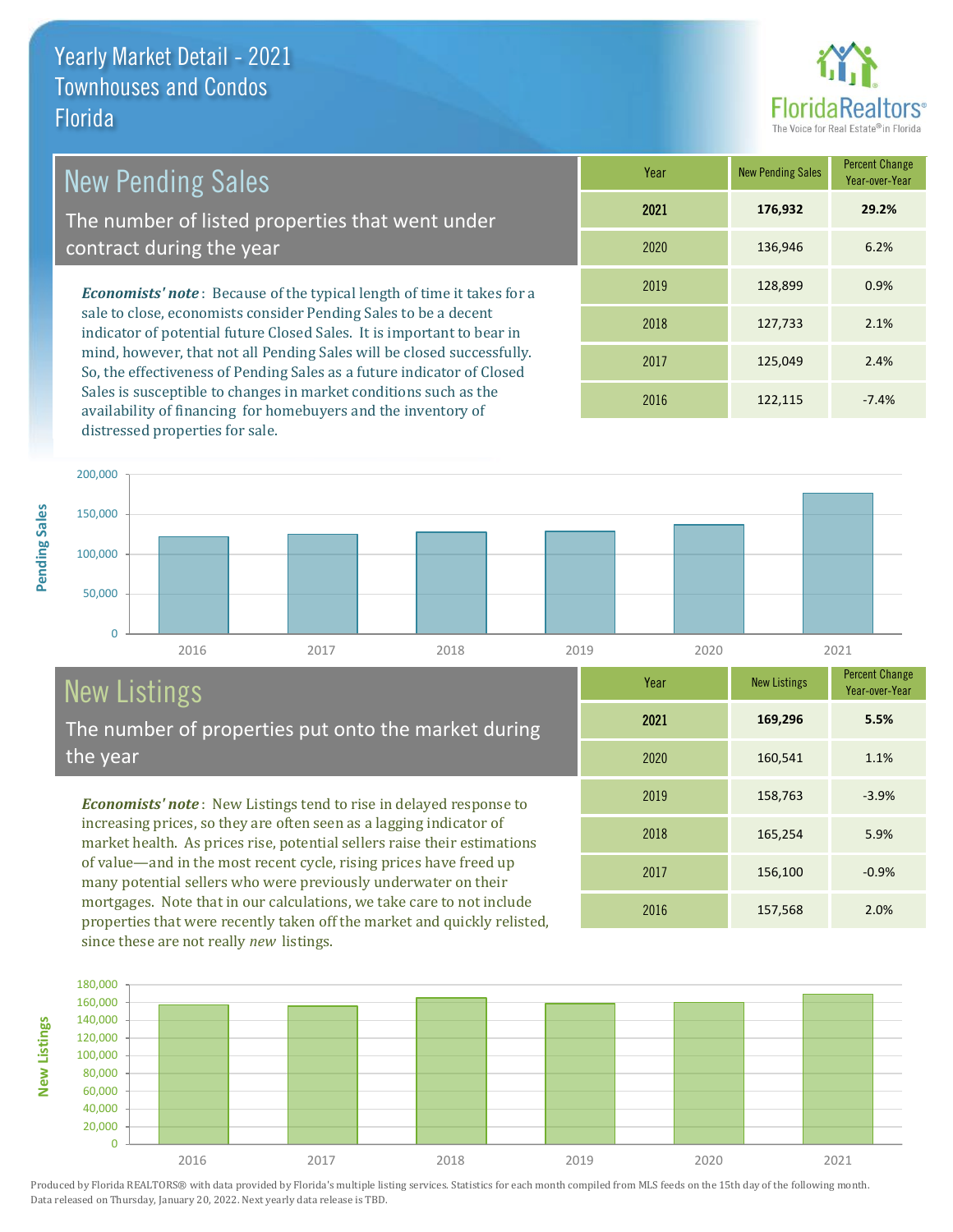

Inventory (Active Listings)

The number of property listings active at the end of the year

*Economists' note* : There are a number of ways to define and calculate Inventory. Our method is to simply count the number of active listings on the last day of the year, since it is the most current. Inventory rises when New Listings are outpacing the number of listings that go offmarket (regardless of whether they actually sell). Likewise, it falls when New Listings aren't keeping up with the rate at which homes are going off-market.

| Year | Inventory | <b>Percent Change</b><br>Year-over-Year |
|------|-----------|-----------------------------------------|
| 2021 | 17,869    | $-57.4%$                                |
| 2020 | 41,927    | $-18.3%$                                |
| 2019 | 51,336    | $-8.2%$                                 |
| 2018 | 55,923    | 8.1%                                    |
| 2017 | 51,738    | $-4.0%$                                 |
| 2016 | 53,884    | 7.9%                                    |



#### Months Supply of Inventory (Year-End) An estimate of the number of months it will take to deplete the current Inventory given recent sales rates

*Economists' note* : MSI is a useful indicator of market conditions. The benchmark for a balanced market (favoring neither buyer nor seller) is 5.5 months of inventory. Anything higher is traditionally a buyers' market, and anything lower is a sellers' market. There is no single accepted way of calculating MSI. A common method is to divide current Inventory by the most recent month's Closed Sales count, but this count is a usually poor predictor of future Closed Sales due to seasonal cycles. To eliminate seasonal effects, we use the 12-month average of monthly Closed Sales instead.

| Year | <b>Months Supply</b> | <b>Percent Change</b><br>Year-over-Year |
|------|----------------------|-----------------------------------------|
| 2021 | 1.3                  | $-69.0%$                                |
| 2020 | 4.2                  | $-20.8%$                                |
| 2019 | 5.3                  | $-8.6%$                                 |
| 2018 | 5.8                  | 3.6%                                    |
| 2017 | 5.6                  | $-6.7%$                                 |
| 2016 | 6.0                  | 13.2%                                   |

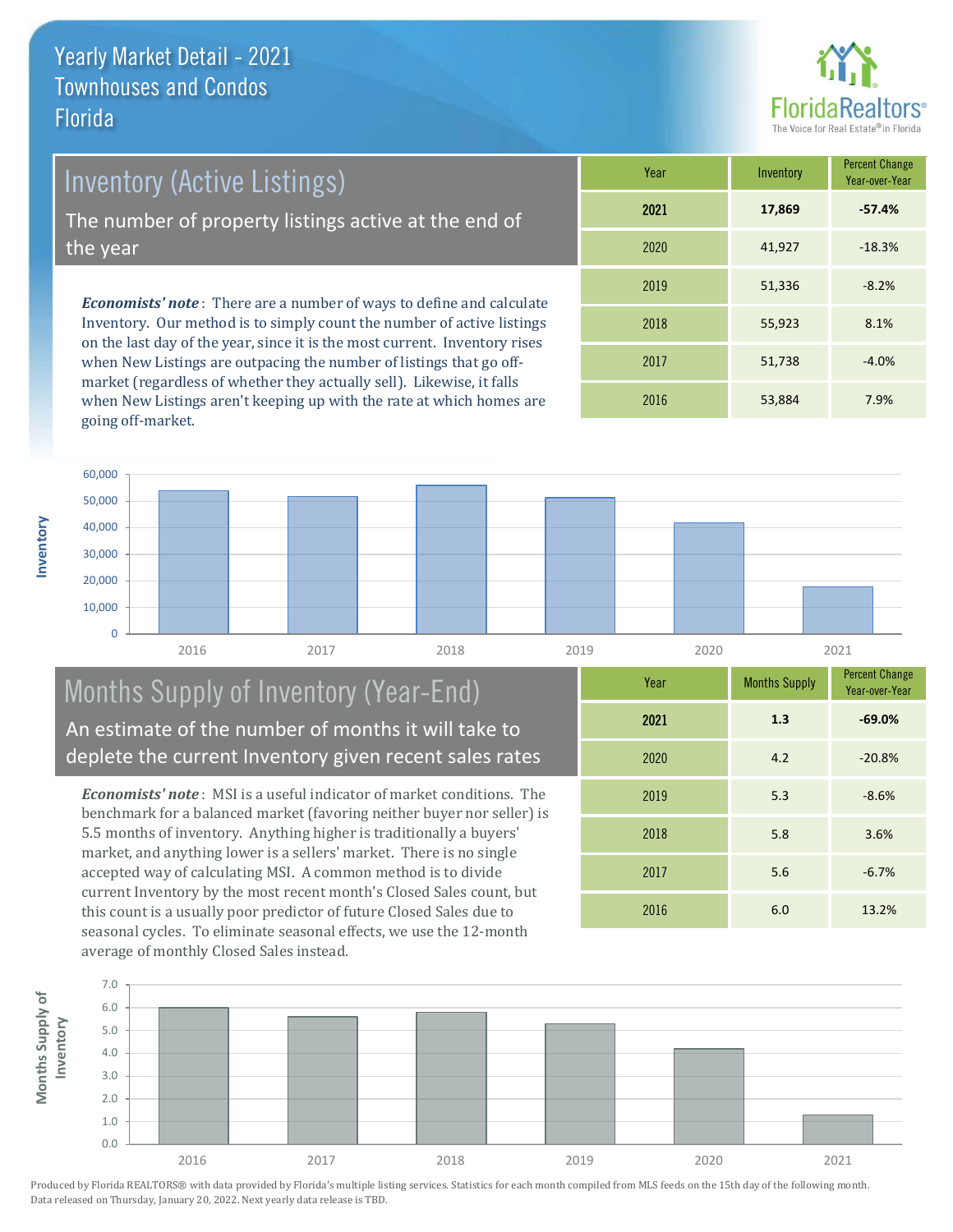

# Closed Sales by Sale Price The number of sales transactions which closed during the year

*Economists' note* : Closed Sales are one of the simplest—yet most important—indicators for the residential real estate market. When comparing Closed Sales across markets of different sizes, we recommend comparing the percent changes in sales rather than the number of sales.

| <b>Sale Price</b>     | <b>Closed Sales</b> | <b>Percent Change</b><br>Year-over-Year |
|-----------------------|---------------------|-----------------------------------------|
| Less than \$50,000    | 730                 | $-41.3%$                                |
| \$50,000 - \$99,999   | 9,304               | $-13.7%$                                |
| $$100,000 - $149,999$ | 19,619              | 0.8%                                    |
| \$150,000 - \$199,999 | 25,445              | 12.9%                                   |
| \$200,000 - \$249,999 | 22,981              | 26.4%                                   |
| \$250,000 - \$299,999 | 19,248              | 39.2%                                   |
| \$300,000 - \$399,999 | 24,893              | 73.0%                                   |
| \$400,000 - \$599,999 | 18,861              | 93.8%                                   |
| \$600,000 - \$999,999 | 11,147              | 104.7%                                  |
| \$1,000,000 or more   | 7,949               | 113.1%                                  |



#### Median Time to Contract by Sale Price The median number of days between the listing date and contract date for all Closed Sales during the year

*Economists' note* : Like Time to Sale, Time to Contract is a measure of the length of the home selling process calculated for sales which closed during the year. The difference is that Time to Contract measures the number of days between the initial listing of a property and the signing of the contract which eventually led to the closing of the sale. When the gap between Median Time to Contract and Median Time to Sale grows, it is usually a sign of longer closing times and/or declining numbers of cash sales.

| <b>Sale Price</b>     | <b>Median Time to</b><br>Contract | <b>Percent Change</b><br>Year-over-Year |
|-----------------------|-----------------------------------|-----------------------------------------|
| Less than \$50,000    | 50 Days                           | $-12.3%$                                |
| \$50,000 - \$99,999   | 33 Days                           | $-25.0%$                                |
| $$100,000 - $149,999$ | 23 Days                           | $-39.5%$                                |
| $$150,000 - $199,999$ | 18 Days                           | $-51.4%$                                |
| \$200,000 - \$249,999 | 16 Days                           | $-61.0%$                                |
| \$250,000 - \$299,999 | 15 Days                           | $-65.1%$                                |
| \$300,000 - \$399,999 | 17 Days                           | $-67.3%$                                |
| \$400,000 - \$599,999 | 24 Days                           | $-67.6%$                                |
| \$600,000 - \$999,999 | 34 Days                           | $-62.6%$                                |
| \$1,000,000 or more   | 57 Days                           | $-49.1%$                                |



Produced by Florida REALTORS® with data provided by Florida's multiple listing services. Statistics for each month compiled from MLS feeds on the 15th day of the following month. Data released on Thursday, January 20, 2022. Next yearly data release is TBD.

**Median Time to Contract**

**Median Time to Contract**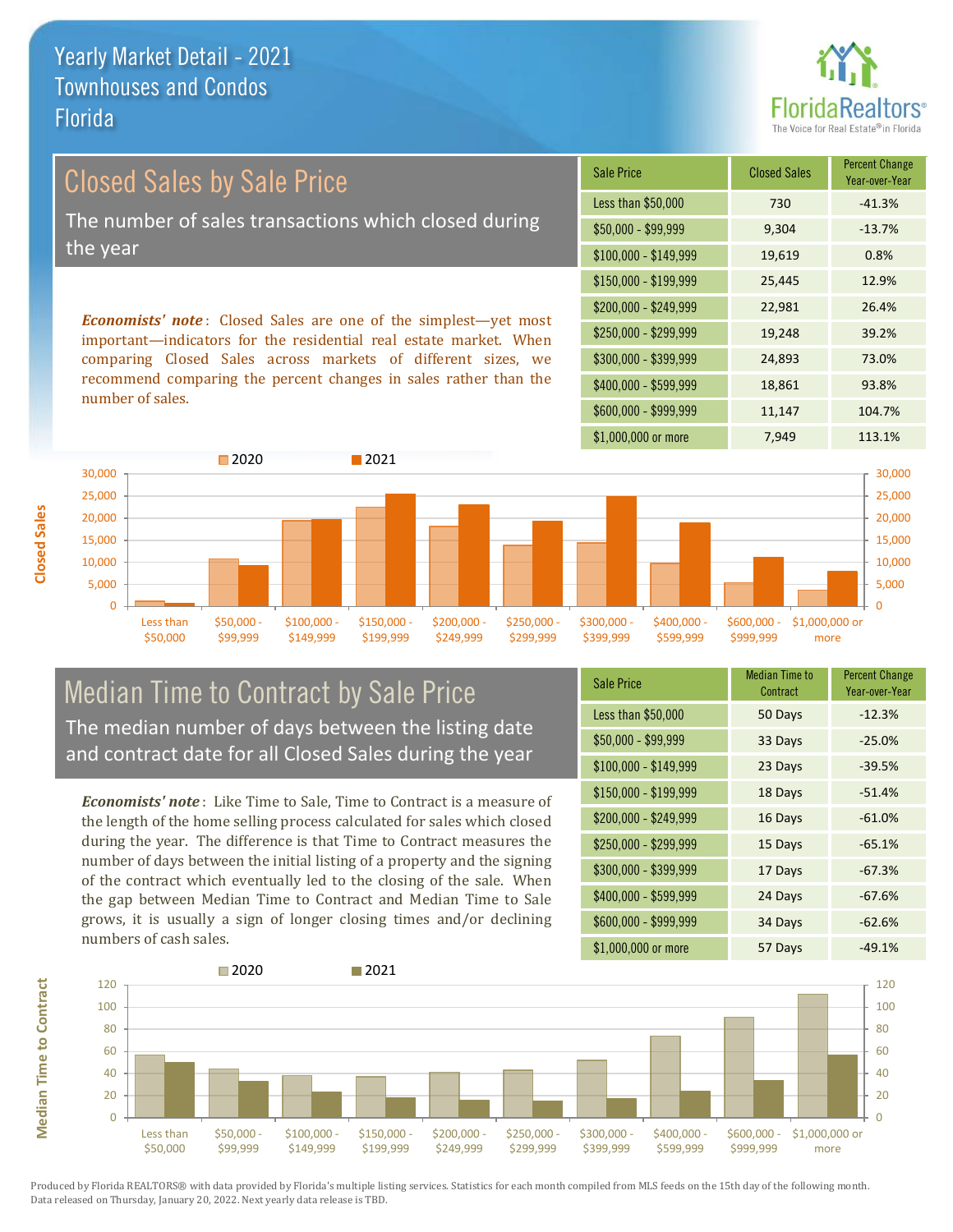

# New Listings by Initial Listing Price

The number of properties put onto the market during the year

*Economists' note:* New Listings tend to rise in delayed response to increasing prices, so they are often seen as a lagging indicator of market health. As prices rise, potential sellers raise their estimations of value—and in the most recent cycle, rising prices have freed up many potential sellers who were previously underwater on their mortgages. Note that in our calculations, we take care to not include properties that were recently taken off the market and quickly relisted, since these are not really *new* listings.

| <b>Initial Listing Price</b> | <b>New Listings</b> | <b>Percent Change</b><br>Year-over-Year |
|------------------------------|---------------------|-----------------------------------------|
| Less than \$50,000           | 544                 | $-51.4%$                                |
| $$50,000 - $99,999$          | 8,464               | $-32.3%$                                |
| $$100,000 - $149,999$        | 19,129              | $-18.9%$                                |
| \$150,000 - \$199,999        | 26,500              | $-7.9%$                                 |
| \$200,000 - \$249,999        | 23,305              | 2.2%                                    |
| \$250,000 - \$299,999        | 20,686              | 10.2%                                   |
| \$300,000 - \$399,999        | 26,962              | 30.3%                                   |
| \$400,000 - \$599,999        | 20,757              | 36.1%                                   |
| \$600,000 - \$999,999        | 12,780              | 36.9%                                   |
| \$1,000,000 or more          | 10,169              | 32.2%                                   |



#### Inventory by Current Listing Price The number of property listings active at the end of the year

*Economists' note* : There are a number of ways to define and calculate Inventory. Our method is to simply count the number of active listings on the last day of the year, since it is the most current. Inventory rises when New Listings are outpacing the number of listings that go offmarket (regardless of whether they actually sell). Likewise, it falls when New Listings aren't keeping up with the rate at which homes are going off-market.

| <b>Current Listing Price</b> | Inventory | <b>Percent Change</b><br>Year-over-Year |
|------------------------------|-----------|-----------------------------------------|
| Less than \$50,000           | 31        | $-84.9%$                                |
| $$50,000 - $99,999$          | 629       | $-76.7%$                                |
| \$100,000 - \$149,999        | 1,341     | $-70.2%$                                |
| \$150,000 - \$199,999        | 1,908     | $-64.2%$                                |
| \$200,000 - \$249,999        | 1,706     | $-62.1%$                                |
| \$250,000 - \$299,999        | 1,534     | $-62.8%$                                |
| \$300,000 - \$399,999        | 2,489     | $-56.0%$                                |
| \$400,000 - \$599,999        | 2,759     | $-51.0%$                                |
| \$600,000 - \$999,999        | 2,398     | $-45.6%$                                |
| \$1,000,000 or more          | 3,074     | $-37.0%$                                |



Produced by Florida REALTORS® with data provided by Florida's multiple listing services. Statistics for each month compiled from MLS feeds on the 15th day of the following month. Data released on Thursday, January 20, 2022. Next yearly data release is TBD.

**Inventory**